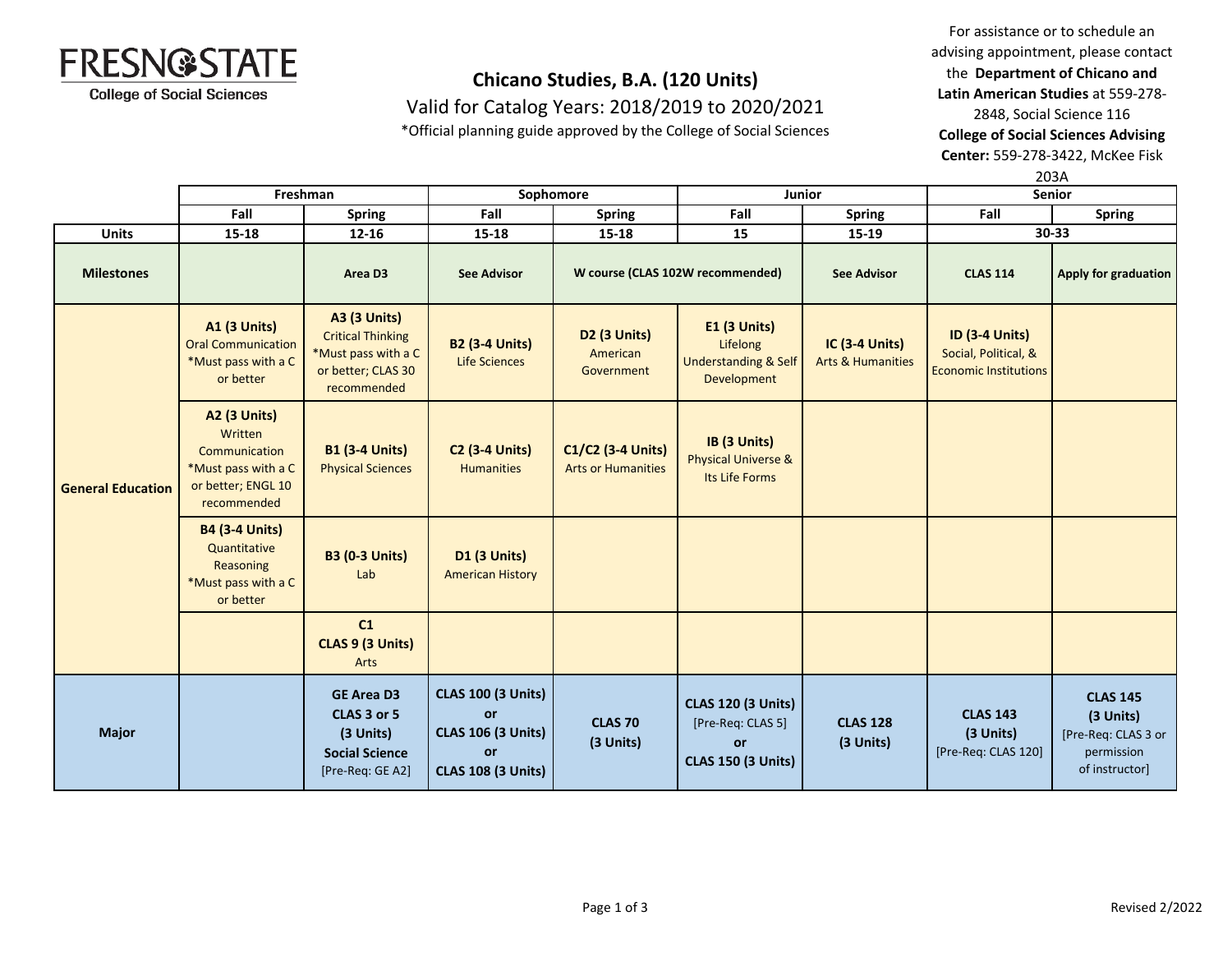

Valid for Catalog Years: 2018/2019 to 2020/2021

\*Official planning guide approved by the College of Social Sciences

For assistance or to schedule an advising appointment, please contact the **Department of Chicano and Latin American Studies** at 559-278-

2848, Social Science 116

**College of Social Sciences Advising** 

**Center:** 559-278-3422, McKee Fisk

203A

|                                                               |                 | Freshman      |                 | Sophomore                                                                                                                                                                                             |                                                                                                                                                 | Junior          | Senior                                                                                                                                                                                                |                                                                                                                                                 |
|---------------------------------------------------------------|-----------------|---------------|-----------------|-------------------------------------------------------------------------------------------------------------------------------------------------------------------------------------------------------|-------------------------------------------------------------------------------------------------------------------------------------------------|-----------------|-------------------------------------------------------------------------------------------------------------------------------------------------------------------------------------------------------|-------------------------------------------------------------------------------------------------------------------------------------------------|
|                                                               | Fall            | <b>Spring</b> | Fall            | <b>Spring</b>                                                                                                                                                                                         | Fall                                                                                                                                            | <b>Spring</b>   | Fall                                                                                                                                                                                                  | <b>Spring</b>                                                                                                                                   |
| <b>Units</b>                                                  | $15 - 18$       | $12 - 16$     | 15-18           | $15 - 18$                                                                                                                                                                                             | 15                                                                                                                                              | 15-19           |                                                                                                                                                                                                       | $30 - 33$                                                                                                                                       |
|                                                               |                 |               |                 |                                                                                                                                                                                                       | <b>CLAS 141 (3 Units)</b><br><b>or</b><br><b>CLAS 160 (3 Units)</b><br>or<br><b>CLAS 162 (3 Units)</b>                                          |                 | <b>CLAS 114 (3 Units)</b><br>[Pre-Req: GE<br>Foundation<br>& Breadth Area D]<br>or<br><b>CLAS 115 (3 Units)</b>                                                                                       |                                                                                                                                                 |
| <b>Major</b>                                                  |                 |               |                 | <b>Approved Electives (3 Units)</b><br>Consult your CLAS advisor for a list of<br>prerequisite requirements. A maximum of 3<br>students must secure proper and final<br>approval from the department. | approved electives. *See course catalog for<br>units from CLAS 106, 107, 108, 145, and 180T<br>can be used to fulfill 3 units of electives, but |                 |                                                                                                                                                                                                       |                                                                                                                                                 |
|                                                               |                 |               |                 |                                                                                                                                                                                                       |                                                                                                                                                 |                 | <b>Approved Electives (3 Units)</b><br>Consult your CLAS advisor for a list of<br>prerequisite requirements. A maximum of 3<br>students must secure proper and final<br>approval from the department. | approved electives. *See course catalog for<br>units from CLAS 106, 107, 108, 145, and 180T<br>can be used to fulfill 3 units of electives, but |
| <b>Additional</b><br><b>Graduation</b><br><b>Requirements</b> | <b>Elective</b> |               | <b>Elective</b> | <b>Elective</b>                                                                                                                                                                                       | <b>CLAS 102W</b><br>(3 Units)<br>*UDWS requirement;<br>must pass with a C or<br>better                                                          | <b>Elective</b> | <b>Elective</b>                                                                                                                                                                                       | MI (3 Units)<br>Multicultural/<br>International<br><b>*CLAS 160</b><br>recommended                                                              |
|                                                               | <b>Elective</b> |               |                 | <b>Elective</b>                                                                                                                                                                                       |                                                                                                                                                 | <b>Elective</b> |                                                                                                                                                                                                       | <b>Elective</b>                                                                                                                                 |
|                                                               |                 |               |                 |                                                                                                                                                                                                       |                                                                                                                                                 | <b>Elective</b> |                                                                                                                                                                                                       | <b>Elective</b>                                                                                                                                 |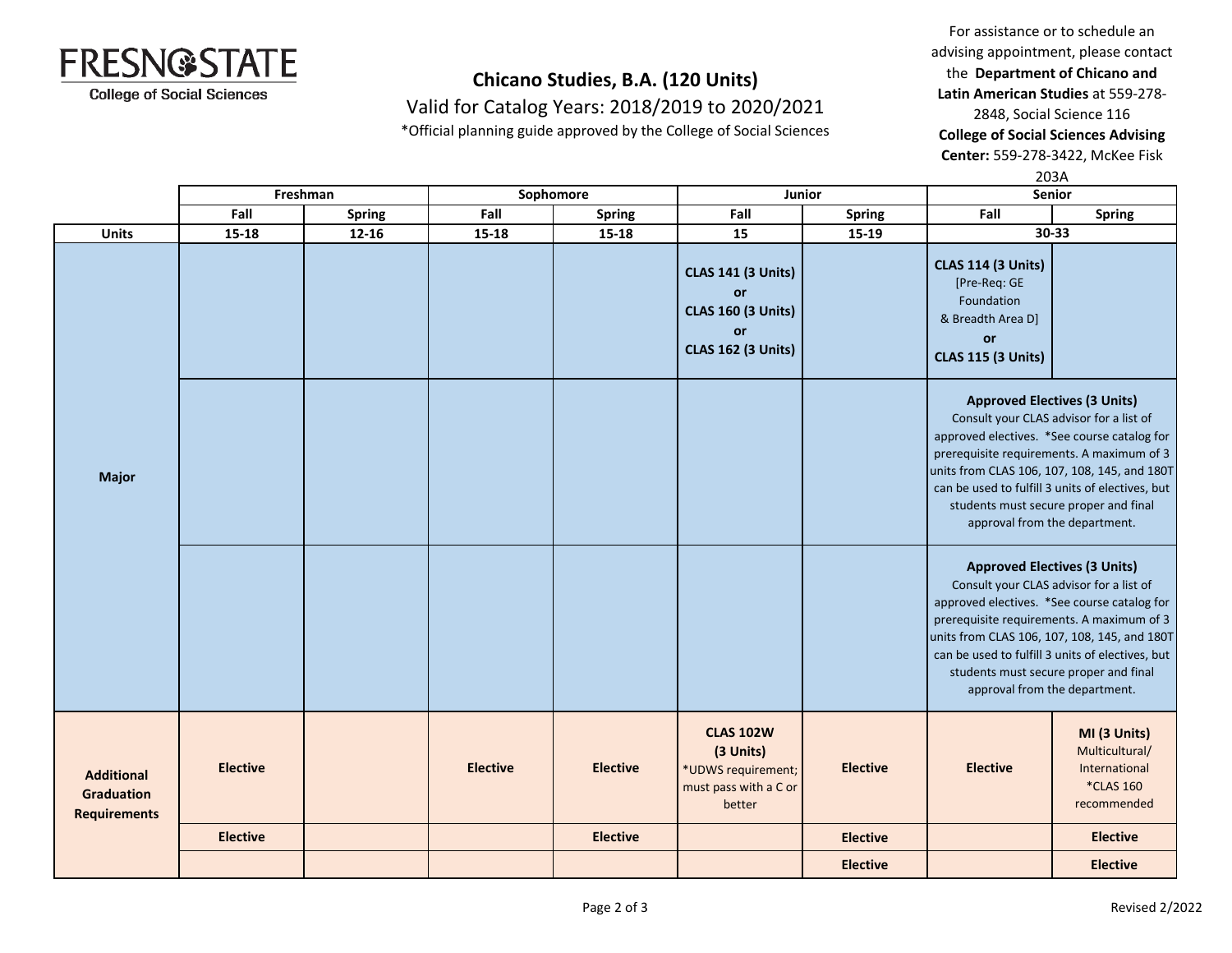

Valid for Catalog Years: 2018/2019 to 2020/2021

\*Official planning guide approved by the College of Social Sciences

### For assistance or to schedule an advising appointment, please contact the **Department of Chicano and Latin American Studies** at 559-278- 2848, Social Science 116

**College of Social Sciences Advising** 

**Center:** 559-278-3422, McKee Fisk  $203<sub>A</sub>$ 

|              |                       | ----          |           |               |        |               |        |               |
|--------------|-----------------------|---------------|-----------|---------------|--------|---------------|--------|---------------|
|              | Freshman              |               | Sophomore |               | Junior |               | Senior |               |
|              | Fall                  | <b>Spring</b> | Fall      | <b>Spring</b> | Fall   | <b>Spring</b> | Fall   | <b>Spring</b> |
| <b>Units</b> | <b>1F 10</b><br>T2-T0 | 12-16         | 15-18     | - 10<br>סד-כד | --     | 15-19         | 30-33  |               |

#### **FOOTNOTES:**

**Prerequisites/Corequisites:** Other restrictions may apply. Please see your course catalog for detailed prerequisite/corequisite requirements.

**Grade Requirements:** Chicano studies majors are not permitted to take CLAS courses by CR/NC grading (unless the courses are only offered on that basis).

General Education: Units in this area may be used toward a double major or minor (see double major or other departmental minor). Consult the appropriate department chair, program coordinator or faculty advisor for further information. If the Chicano studies major is taken as a second major, CLAS courses taken to complete General Education Integration requirements also can be used to satisfy major requirements.

**Electives (36-42 units):** Units in this area may be used toward a double major or minor. Students must earn a minimum of 120 units total to graduate. The number of required elective units may vary, depending on the amount of units earned from major and GE courses.

**Upper Division Writing Skills requirement (UDWS):** All undergraduate students must demonstrate competency in writing skills by passing the Upper Division Writing Exam (UDWE) or by obtaining a C or better in an approved upper division writing course, identified by the letter "W."

\*Students who are planning to do graduate work in Chicano or Latin American studies are advised to study Spanish and/or Portuguese.

Substitutions: If substitutions/exceptions/waivers are made for any major courses that also meet GE and/or the Multicultural/International graduation requirement, the student is responsible for completing additional courses to satisfy the respective areas (GE and/or MI). This also includes the upperdivision writing requirement.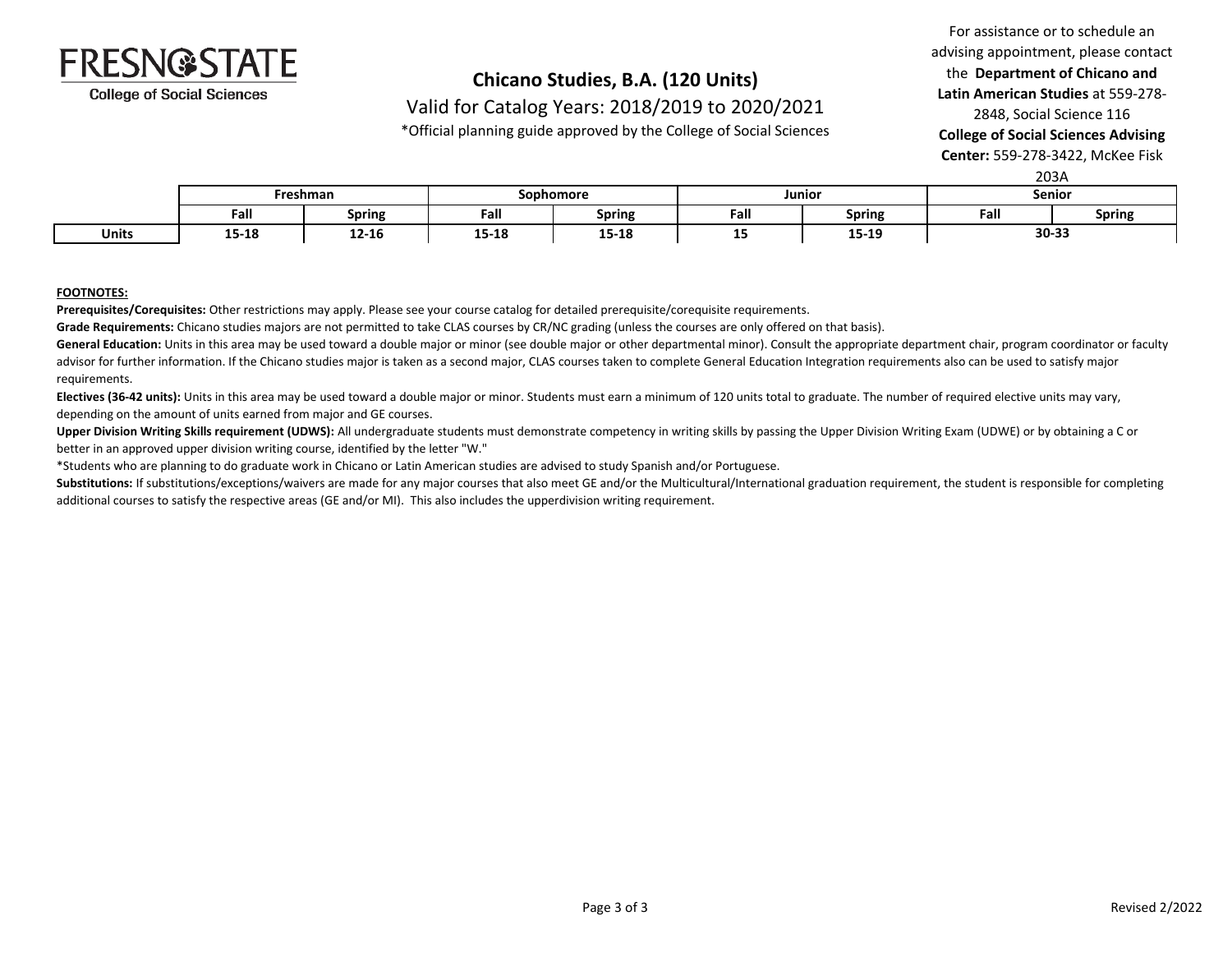

Valid for Catalog Years: 2012/2013 to 2017/2018

\*Official planning guide approved by the College of Social Sciences

For assistance or to schedule an advising appointment, please contact the **Department of Chicano and Latin American Studies** at 559-278- 2848, Social Science 116 **College of Social Sciences Advising** 

**Center:** 559-278-3422, McKee Fisk

|                                    |                                                                                                             |                                                                                                             |                                                                                                 |                                                |                                                                                          |                                                       |                                                                               | 203A                                                                                |
|------------------------------------|-------------------------------------------------------------------------------------------------------------|-------------------------------------------------------------------------------------------------------------|-------------------------------------------------------------------------------------------------|------------------------------------------------|------------------------------------------------------------------------------------------|-------------------------------------------------------|-------------------------------------------------------------------------------|-------------------------------------------------------------------------------------|
|                                    | Freshman                                                                                                    |                                                                                                             | Sophomore                                                                                       |                                                | Junior                                                                                   |                                                       | <b>Senior</b>                                                                 |                                                                                     |
|                                    | Fall                                                                                                        | <b>Spring</b>                                                                                               | Fall                                                                                            | <b>Spring</b>                                  | Fall                                                                                     | <b>Spring</b>                                         | Fall                                                                          | <b>Spring</b>                                                                       |
| <b>Units</b>                       | $15 - 18$                                                                                                   | $12 - 16$                                                                                                   | 15-18                                                                                           | $15 - 18$                                      | 15                                                                                       | 15-19                                                 |                                                                               | $30 - 33$                                                                           |
| <b>Milestones</b>                  |                                                                                                             | Area D <sub>3</sub>                                                                                         | <b>See Advisor</b>                                                                              |                                                | W course (CLAS 102W recommended)                                                         | <b>See Advisor</b>                                    | <b>CLAS 114</b>                                                               | <b>Apply for graduation</b>                                                         |
| <b>General</b><br><b>Education</b> | <b>A1 (3 Units)</b><br><b>Oral Communication</b><br>*Must pass with a C<br>or better                        | <b>A3 (3 Units)</b><br><b>Critical Thinking</b><br>*Must pass with a C<br>or better; CLAS 30<br>recommended | <b>B2 (3-4 Units)</b><br>Life Sciences                                                          | D2 (3 Units)<br>American<br>Government         | <b>E1 (3 Units)</b><br>Lifelong<br><b>Understanding &amp; Self</b><br>Development        | <b>IC (3-4 Units)</b><br><b>Arts &amp; Humanities</b> | <b>ID (3-4 Units)</b><br>Social, Political, &<br><b>Economic Institutions</b> | MI (3 Units)<br>Multicultural/Internat<br>ional<br><b>*CLAS 160</b><br>recommended  |
|                                    | <b>A2 (3 Units)</b><br>Written<br>Communication<br>*Must pass with a C<br>or better; ENGL 10<br>recommended | <b>B1 (3-4 Units)</b><br><b>Physical Sciences</b>                                                           | <b>C2 (3-4 Units)</b><br><b>Humanities</b>                                                      | C1/C2 (3-4 Units)<br><b>Arts or Humanities</b> | IB (3 Units)<br><b>Physical Universe &amp;</b><br>Its Life Forms                         |                                                       |                                                                               |                                                                                     |
|                                    | <b>B4 (3-4 Units)</b><br>Quantitative<br>Reasoning<br>*Must pass with a C<br>or better                      | <b>B3 (0-3 Units)</b><br>Lab                                                                                | D1 (3 Units)<br><b>American History</b>                                                         |                                                |                                                                                          |                                                       |                                                                               |                                                                                     |
|                                    |                                                                                                             | C1<br>CLAS 9 (3 Units)<br>Arts                                                                              |                                                                                                 |                                                |                                                                                          |                                                       |                                                                               |                                                                                     |
| <b>Major</b>                       |                                                                                                             | <b>GE Area D3</b><br>CLAS 3 or 5<br>(3 Units)<br><b>Social Science</b><br>[Pre-Req: GE A2]                  | <b>CLAS 100 (3 Units)</b><br>or<br><b>CLAS 106 (3 Units)</b><br>or<br><b>CLAS 108 (3 Units)</b> | <b>CLAS 70</b><br>(3 Units)                    | <b>CLAS 120 (3 Units)</b><br>[Pre-Req: CLAS 5]<br><b>or</b><br><b>CLAS 150 (3 Units)</b> | <b>CLAS 128</b><br>(3 Units)                          | <b>CLAS 143</b><br>(3 Units)<br>[Pre-Req: CLAS 120]                           | <b>CLAS 145</b><br>(3 Units)<br>[Pre-Req: CLAS 3 or<br>permission<br>of instructor] |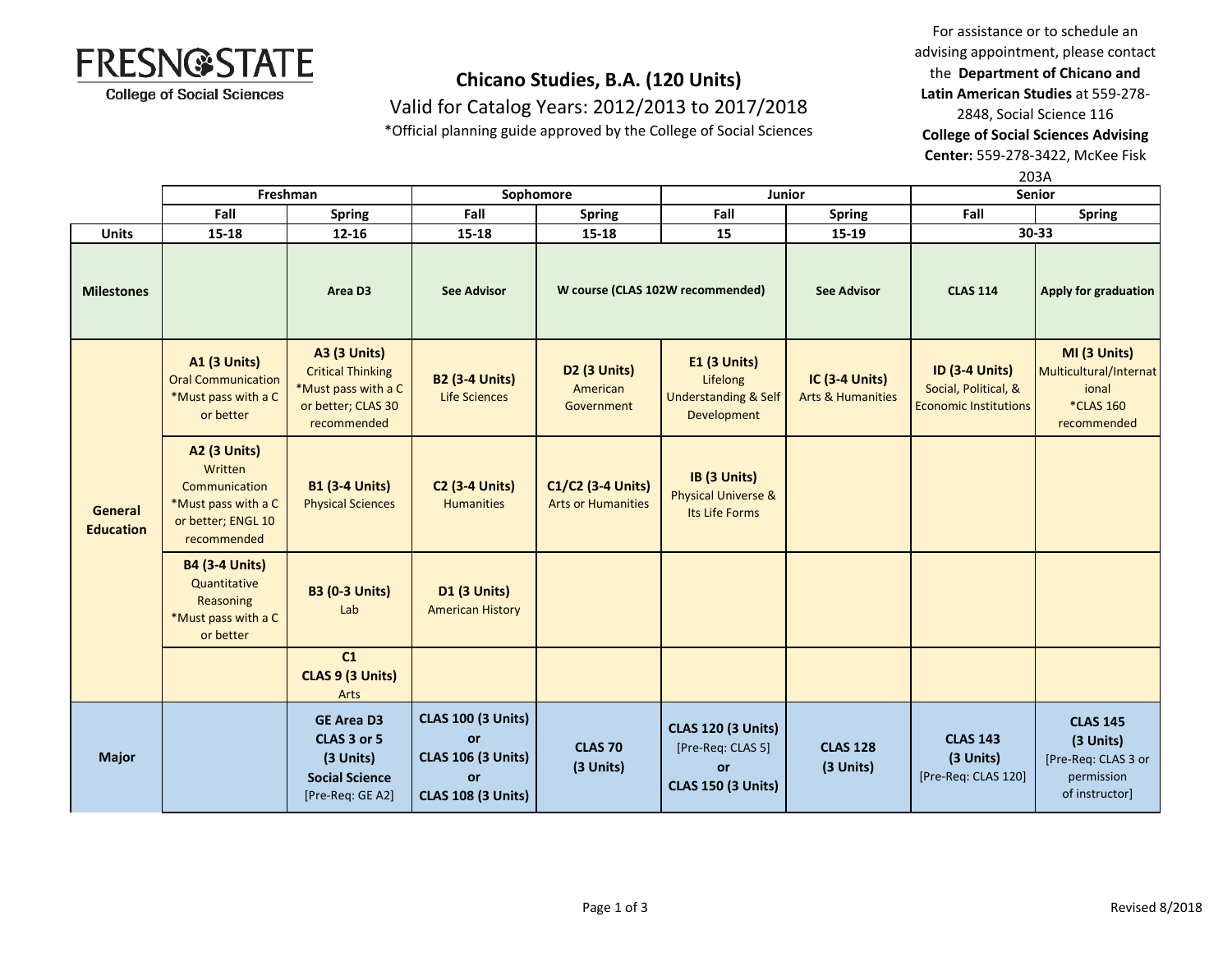

Valid for Catalog Years: 2012/2013 to 2017/2018

\*Official planning guide approved by the College of Social Sciences

For assistance or to schedule an advising appointment, please contact the **Department of Chicano and Latin American Studies** at 559-278- 2848, Social Science 116 **College of Social Sciences Advising** 

**Center:** 559-278-3422, McKee Fisk

|                  |                 |               |                 |                 |                                                                                                               | 203A            |                                                                                                                                                                                                                                                                                                                                                          |                 |
|------------------|-----------------|---------------|-----------------|-----------------|---------------------------------------------------------------------------------------------------------------|-----------------|----------------------------------------------------------------------------------------------------------------------------------------------------------------------------------------------------------------------------------------------------------------------------------------------------------------------------------------------------------|-----------------|
|                  | Freshman        |               | Sophomore       |                 | Junior                                                                                                        |                 | Senior                                                                                                                                                                                                                                                                                                                                                   |                 |
|                  | Fall            | <b>Spring</b> | Fall            | <b>Spring</b>   | Fall                                                                                                          | <b>Spring</b>   | Fall                                                                                                                                                                                                                                                                                                                                                     | <b>Spring</b>   |
| <b>Units</b>     | $15 - 18$       | $12 - 16$     | 15-18           | $15 - 18$       | 15                                                                                                            | 15-19           |                                                                                                                                                                                                                                                                                                                                                          | 30-33           |
| <b>Major</b>     |                 |               |                 |                 | <b>CLAS 141 (3 Units)</b><br><b>or</b><br><b>CLAS 160 (3 Units)</b><br><b>or</b><br><b>CLAS 162 (3 Units)</b> |                 | <b>CLAS 114 (3 Units)</b><br>[Pre-Req: GE<br>Foundation<br>& Breadth Area D]<br>or<br><b>CLAS 115 (3 Units)</b>                                                                                                                                                                                                                                          |                 |
|                  |                 |               |                 |                 |                                                                                                               |                 | <b>Approved Electives (3 Units)</b><br>Consult your CLAS advisor for a list of<br>approved electives. *See course catalog for<br>prerequisite requirements. A maximum of 3<br>units from CLAS 106, 107, 108, 145, and 180T<br>can be used to fulfill 3 units of electives, but<br>students must secure proper and final<br>approval from the department. |                 |
|                  |                 |               |                 |                 |                                                                                                               |                 | <b>Approved Electives (3 Units)</b><br>Consult your CLAS advisor for a list of<br>approved electives. *See course catalog for<br>prerequisite requirements. A maximum of 3<br>units from CLAS 106, 107, 108, 145, and 180T<br>can be used to fulfill 3 units of electives, but<br>students must secure proper and final<br>approval from the department. |                 |
| <b>Electives</b> | <b>Elective</b> |               | <b>Elective</b> | <b>Elective</b> | <b>CLAS 102W</b><br>(3 Units)<br>*UDWS requirement;<br>must pass with a C or<br>better                        | <b>Elective</b> | <b>Elective</b>                                                                                                                                                                                                                                                                                                                                          | <b>Elective</b> |
|                  | <b>Elective</b> |               |                 | <b>Elective</b> |                                                                                                               | <b>Elective</b> |                                                                                                                                                                                                                                                                                                                                                          | <b>Elective</b> |
|                  |                 |               |                 |                 |                                                                                                               | <b>Elective</b> |                                                                                                                                                                                                                                                                                                                                                          |                 |